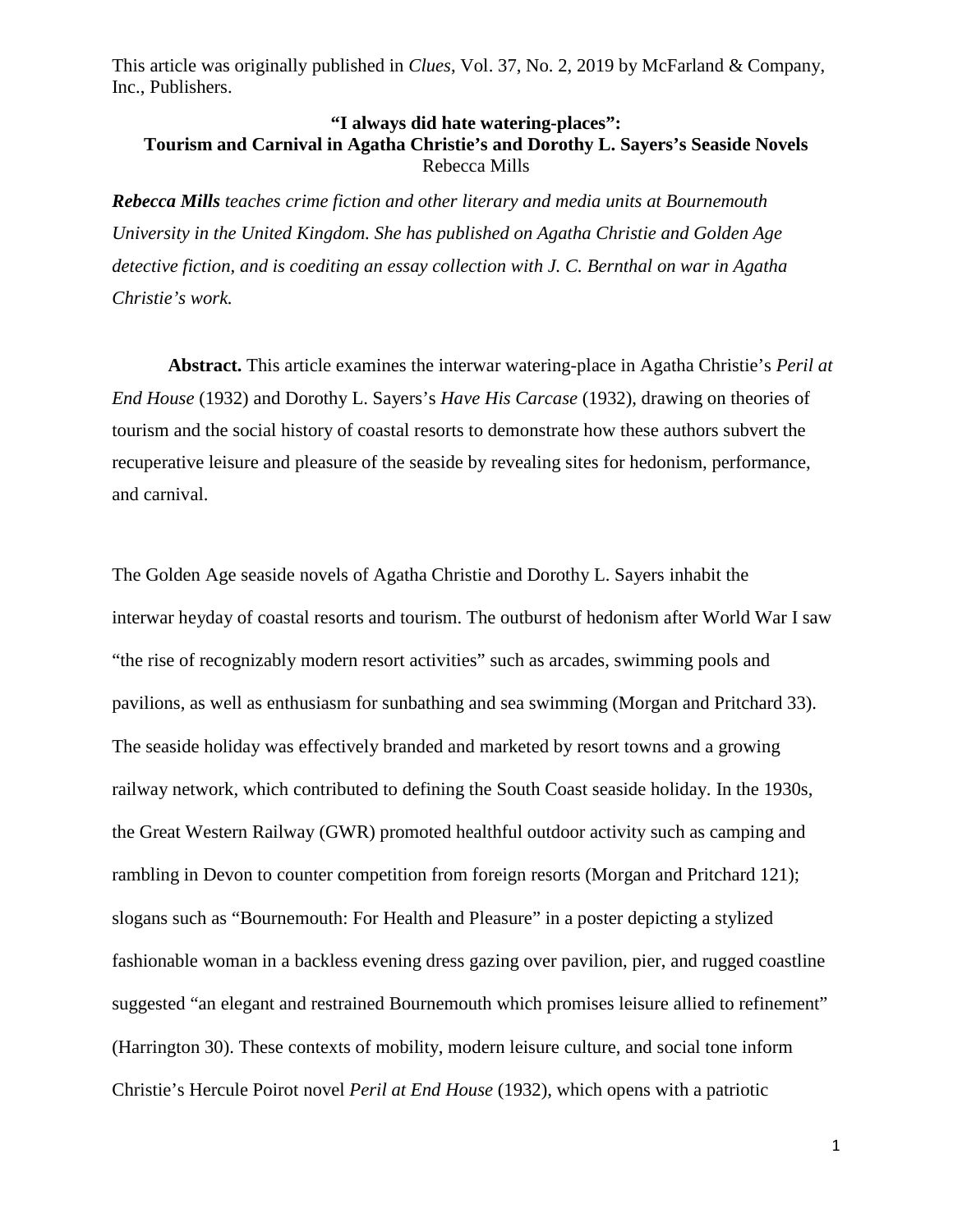endorsement of domestic holidaying from Captain Hastings: "No seaside town in the south of England is, I think, as attractive as St Loo. It is well named the Queen of Watering Places and reminds one forcibly of the Riviera. The Cornish coast is to my mind every bit as fascinating as that of the south of France" (1). In contrast, at the end of Dorothy L. Sayers's *Have His Carcase* (1932), Lord Peter Wimsey and Harriet Vane are repulsed by the transactional romances and exploitation behind the "health and pleasure" of a South Coast resort: "It's all frightening and disgusting. We'll go home" are Harriet's final words. Peter responds: "Right-ho! We'll go home. We'll dine in Piccadilly. Damn it ... I always did hate watering-places!" (476). "Watering-place" refers to a fashionable resort traditionally known for sea-bathing or mineral water drinking; both Christie and Sayers emphasize the traditional healthful connotations of the seashore, ironically juxtaposed with narratives of moral and physical corruption and murder.

Drawing on the social history of the British seaside and theories of tourism, this article examines the grim reality that Christie and Sayers reveal beneath the holiday space and practices, and the stylized image of the "heterotopic tourist utopia" (Thompson 388) promised by railway advertising. In *Peril at End House*, set in the seaside town of "St. Loo," Magdala "Nick" Buckley murders her cousin—also named Magdala Buckley—so she can claim an inheritance from her cousin's fiancé and thereby keep her ancestral home End House. Charles Osborne reads St. Loo as the Devon seaside town of Torquay, suggesting that the novel's Majestic Hotel is Torquay's Imperial Hotel (95), but it is equally likely that St. Loo is Looe on the east Cornish coast. Both Torquay and the Cornish coast are connected to the French Riviera in interwar and contemporary advertising, and share a similar social tone. In *Have His Carcase*, Harriet is on a solitary walking holiday and stumbles across a bleeding corpse in a lonely cove. This turns out to be professional dancer Paul Alexis who was involved with Mrs. Weldon, a guest at the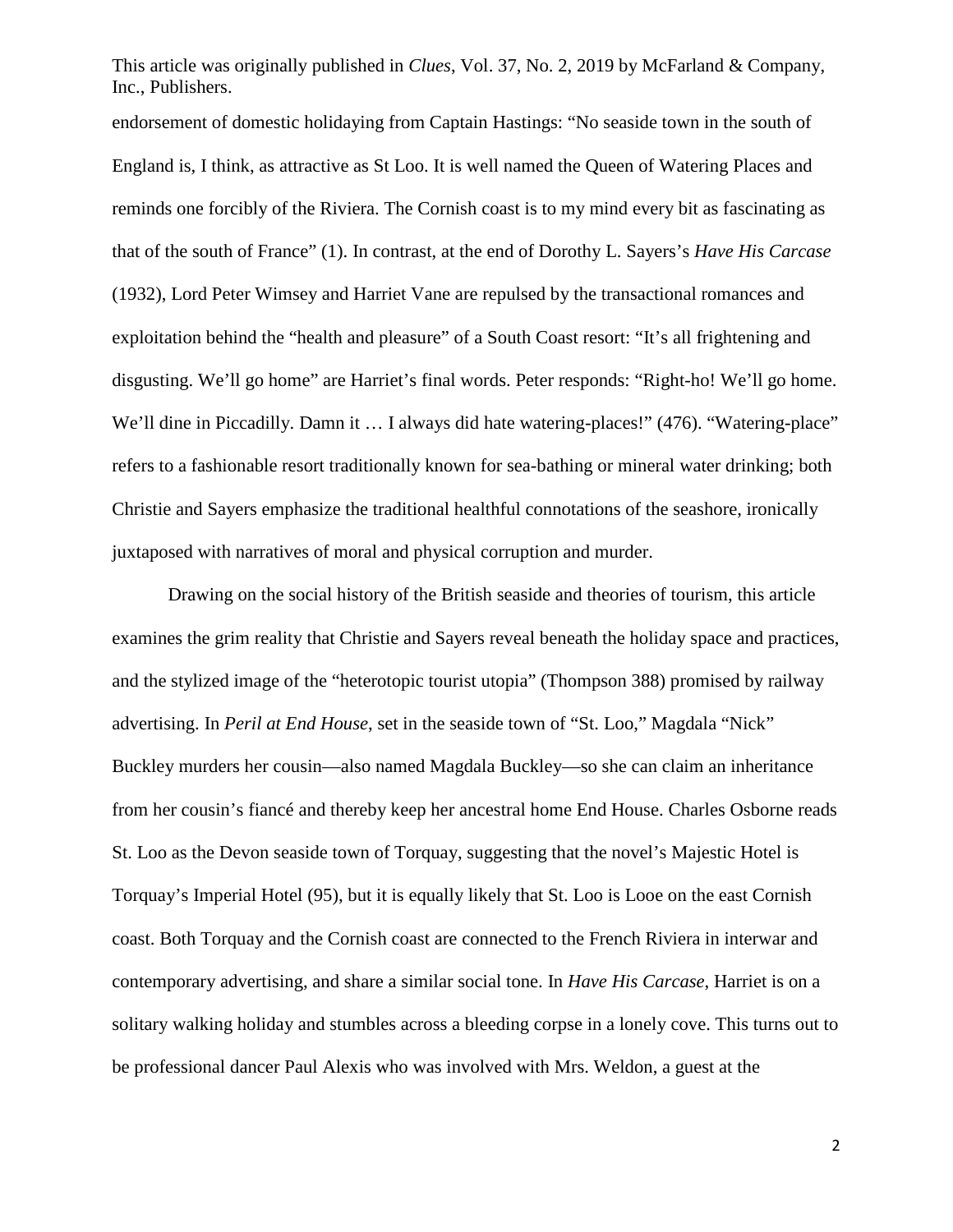Resplendent Hotel in "Wilvercombe." Wilvercombe shares some architectural and topographical similarity with Bournemouth, such as an orchestra in Wilvercombe's Winter Gardens (151); Bournemouth's Municipal Orchestra began to give concerts in the Winter Gardens in 1893 (Soane 147). Sayers holidayed in Bournemouth—a letter sent from there in 1922 opens, "I'm enjoying myself greatly as usual" (*Letters* 189). Two years later, she gave birth to an illegitimate child in Tuckton, a Bournemouth suburb (*Letters* 206). Sayers's choice of location was perhaps informed by her awareness of the secrecy and anonymity afforded by the off-season seaside resort.

Narratives of crime and decay in *Have His Carcase* and *Peril at End House*, then, are shaped by the specific dark undercurrents of the seaside holiday—anonymity enabled by distance from everyday life and expectations, the opportunity for hedonistic liberation and transgression, and the unstable liminality of the coastal topography. As sociologist Rob Shields writes, "Its shifting nature between high and low tide, and as a consequence the absence of private property, contribute to the unterritorialised status of the beach unincorporated into the system of controlled, civilised spaces" (84). A key theme in both novels is the license afforded by this distance from the everyday and civilization; as Fred Inglis remarks, "Vacation is a time when one may try out on oneself the selves one might have been" (135). Brittain Bright describes the detective as a "stable, knowable entity" (98); the detective's task, then, is to assert control over this psychologically, socially and topographically unstable site, and fix it within knowability, even though, as Bright remarks, "Christie's work, particularly during the 1930s and 40s, asserts the alienating, modernist quality of the holiday and acknowledges the inherent unknowability of others" (108). At the conclusion of *Peril at End House*, Poirot has fully resolved all the problems of crime, place, and identity in the novel: "'Now I know everything,' he said happily" (239). By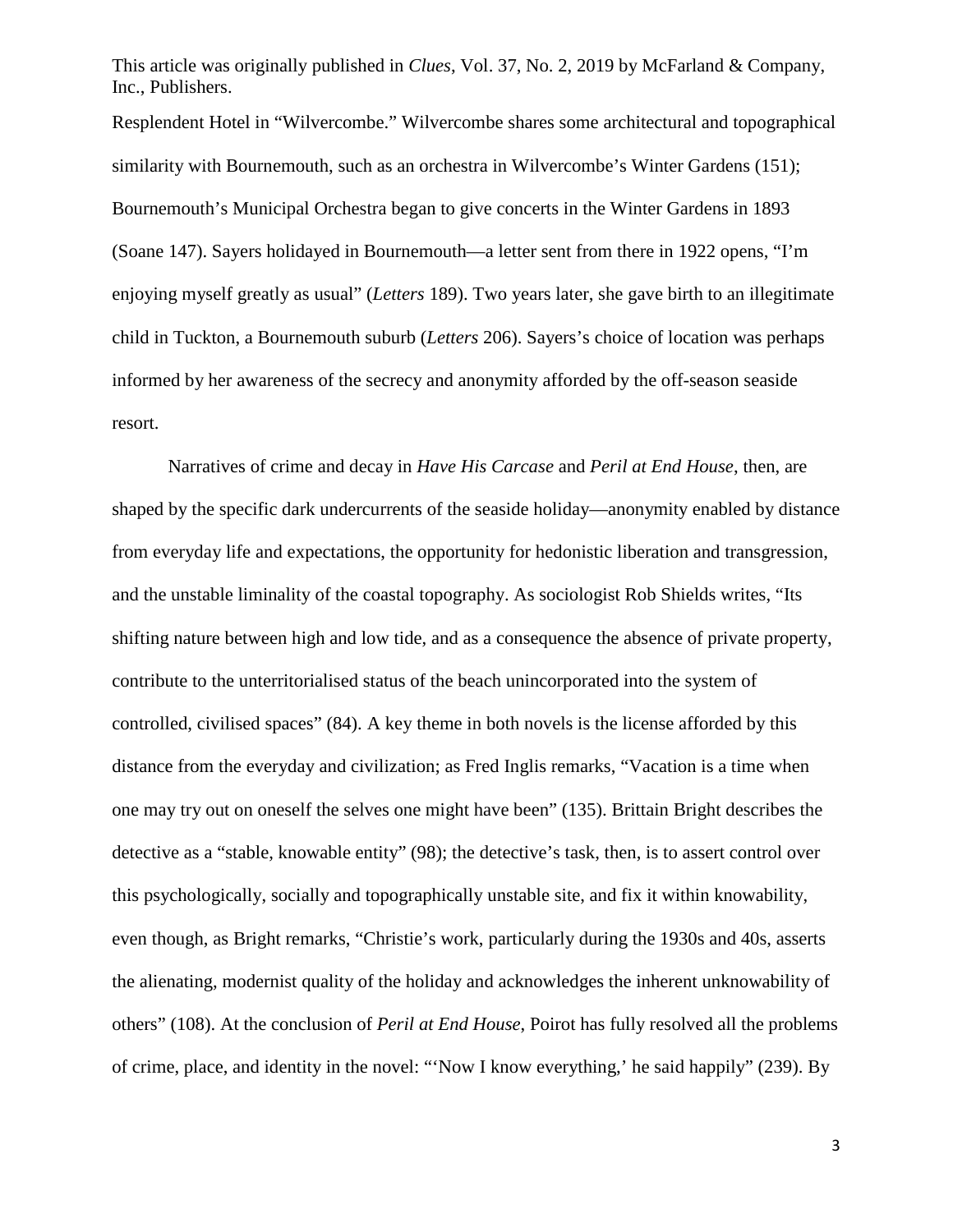This article was originally published in *Clues*, Vol. 37, No. 2, 2019 by McFarland & Company, Inc., Publishers. contrast, in Sayers's novel, it is precisely Harriet's and Peter's dawning understanding of the full extent of the crime—the murder of a middle-aged woman's 20-year-old boyfriend by her son Henry Weldon and his accomplices, as well as its likely repetition because of the continuing structures of desire and exploitation at the resort—that triggers their revulsion toward wateringplaces, as well as challenging the neat resolution often ascribed to the Golden Age novel. Mrs. Weldon ends the novel dancing with the next young gigolo.

This article examines Christie's and Sayers's subversion of the "tourist utopia" idealized in GWR advertising, with reference to topography, transgression, and criminal culture. Christie grew up in Torquay; her novels demonstrate familiarity with railway and travel advertising, and the marketing of the tourist experience. Sayers worked in an advertising agency for several years; indeed, in *Murder Must Advertise* (1932), Peter invents an advertising campaign in which collecting cigarette cards offers travel experiences. Mapping the performance of identities and desire in the seaside resort, this article argues that these are site-specific and enabled by the carnivalesque nature of the seaside novel. Although Christie's and Sayers's novels are situated in historically middle-class resorts on the southwest coast of England, the conclusion here is that the anxieties of splintering social cohesion represented through decadence, transgression, and tensions between visitors and locals in these novels challenge perceptions of the "enclosed" nature of the Golden Age murder narrative detached from its contemporary environment and insulated from grittier texts like Graham Greene's *Brighton Rock* (1938). The simultaneously feverish and chilling opening of *Brighton Rock* invokes the dark side of holiday spirit invoked by Christie and Sayers: "Hale knew, before he had been in Brighton three hours, that they meant to murder him. With his inky fingers and his bitten nails, his manner cynical and nervous, anybody could tell he didn't belong—belong to the early summer sun, the cool Whitsun wind off the sea,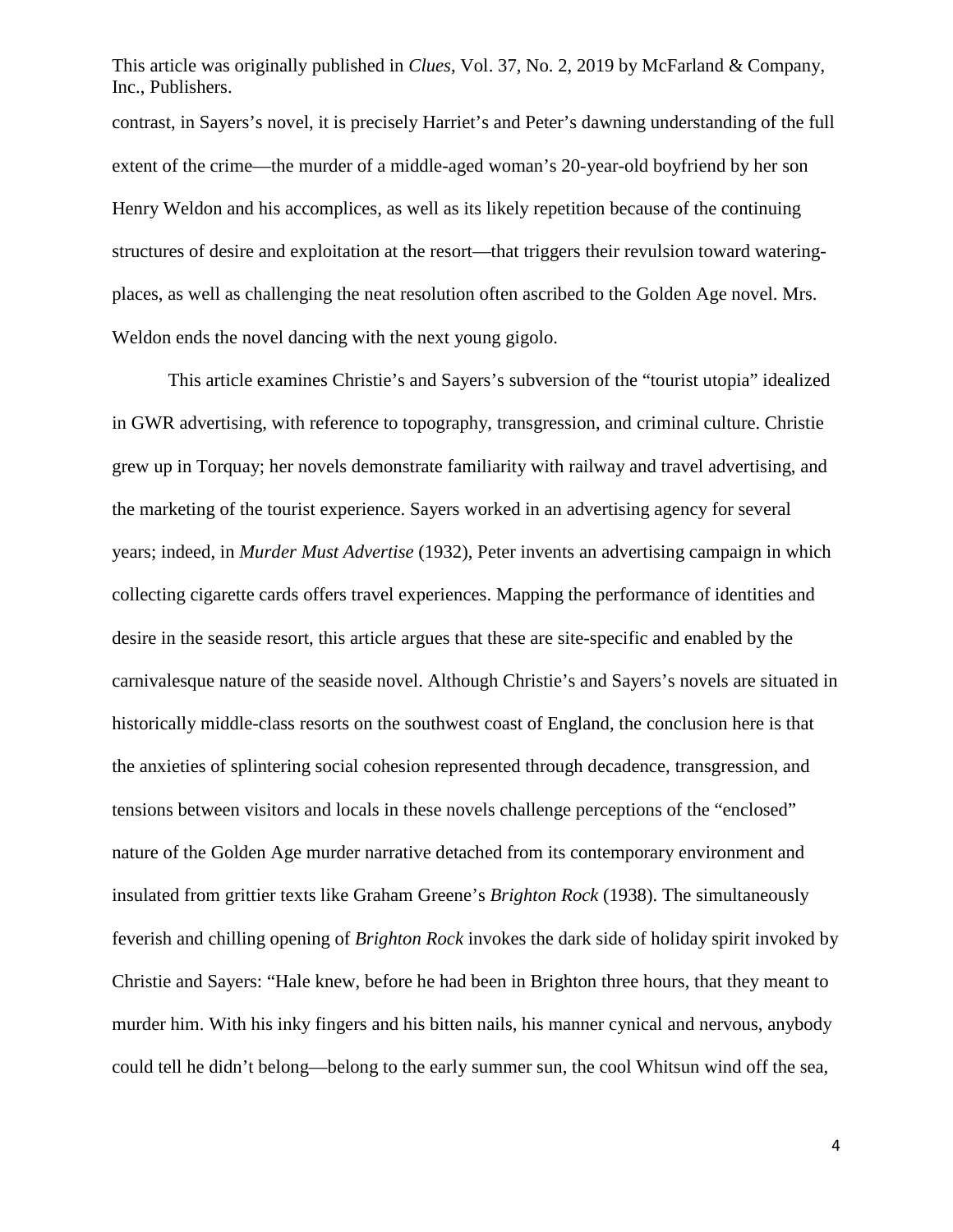This article was originally published in *Clues*, Vol. 37, No. 2, 2019 by McFarland & Company, Inc., Publishers. the holiday crowd" (3). Greene's novel centers on the working classes and organized crime among local gangsters, but it essentially performs the same subversion of the seaside holiday as Christie and Sayers. The promenade and the pier in Brighton—key features of English seaside architecture—become scenes of stalking and murder, whereas the titular confectionary becomes a murder weapon.

In narratological criticism, the investigation of place in Golden Age detective fiction often has been superseded by the puzzle; for instance, Glenn Most and William Stowe remark that "[n]iceties of setting and characterization add charm, it is true, but the real power of the genre derives from its manipulation of stories and of the ways they can be told" (xii). A common scholarly perception has been that Golden Age settings, particularly Christie's, are a "bucolic dream of England," which is "never more than nostalgia or illusion" (Grossvogel 45, 52). Yet, as Crang notes, "It would be difficult to imagine a modernity without tourism, since tourism contributes precisely to a sense of modernity. . . . Tourism works as an interplay of movement and fixity, absence and presence" (49). The constitutive mobilities of the seaside novel, then, challenge the static settings suggested by Grossvogel. In more recent criticism, the modernity of the Golden Age is acknowledged, but the study of gender roles, sexual orientation and identity, and criminal and victim bodies and behavior are situated in a sociohistorical rather than geographical framework. Alison Light observes Christie's talent for murderous subversion of settings "apparently representing order and harmony" (92), noting that she "captures a middlebrow world of burgeoning tourism" from Nile cruises to Devon boarding-houses (90) as well as the "new leisure culture imagined lethally" (94). Light establishes Christie's position between modernity and conservatism, rather than investigates the textures of Christie's imagined geographies. Megan Hoffman's work is emblematic of the shift toward examining the modernity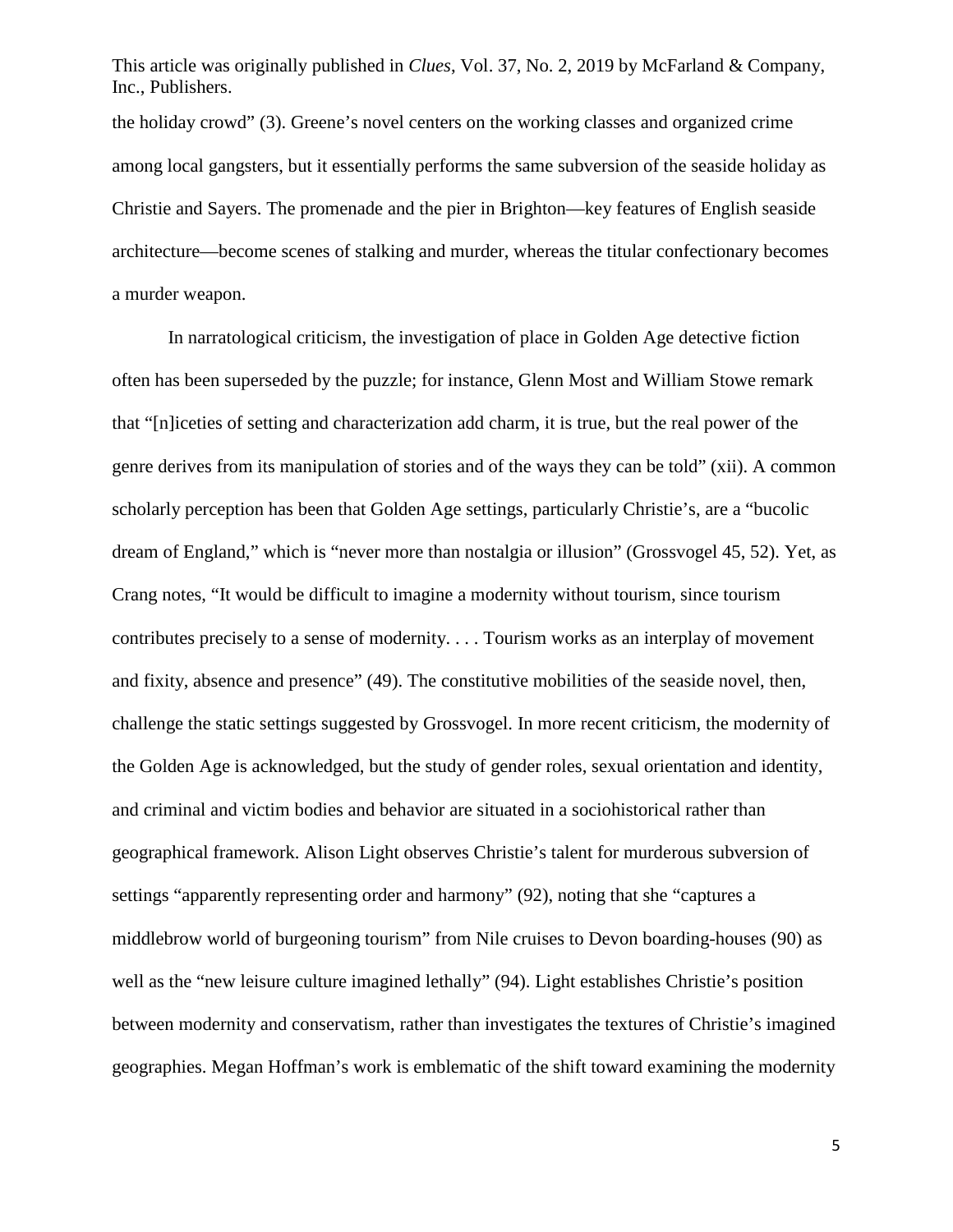This article was originally published in *Clues*, Vol. 37, No. 2, 2019 by McFarland & Company, Inc., Publishers. rather than nostalgia of the Golden Age; she discusses Peter's relationship with Harriet in *Have His Carcase* as "an exploration of a modern companionate marriage" (98), and victim/villain Nick as an embodiment of "stylish, boyish, modern femininity" (170) in *Peril at End House*, foregrounding sociohistorical rather than geographic specificity.

Bright has thoroughly investigated and theorized place in Golden Age detective fiction, particularly in the work of Christie, Sayers, and Gladys Mitchell; the shaping of the present argument owes much not only to her emphasis on the distinction between setting and place, but also her discussion of typologies of place in Christie's fiction and her observation that Sayers's "character's reactions to places in which they find themselves, from pride to amusement to disgust, illuminate both character and place" (8). Bright employs theories of human geography to argue that "[t]he 'setting' of a novel only gives the reader a very basic 'where'; when that 'where' takes on resonance in the course of the narrative, it is no longer merely a setting" (16). This insight informs her identification of typologies of place in Christie's fiction: "the house, the village, London (or the city), and the holiday (or the exotic)" (53). Bright observes that not only is the holiday a "different performative space, in which the performance of the criminal is concealed by that of the tourist" (54) but also that, "[u]nlike the dangerous performances of the city, these roles are temporally limited by the duration of the holiday, but the falsity inherent in the holiday itself—it is a pretense, a temporary escape from the normal course of life and work lends itself to the detective plot" (106). These points resonate with the temporary and transitory communities and disguises of both *Peril at End House* and *Have His Carcase*.

Like Light, then, Bright blurs foreign and domestic travel into the same category and suggests that "[t]he place of the holiday, then, might be best defined as *placelessness*. … The placelessness of the holiday abstracts it from existing mores and societal constructs, but it also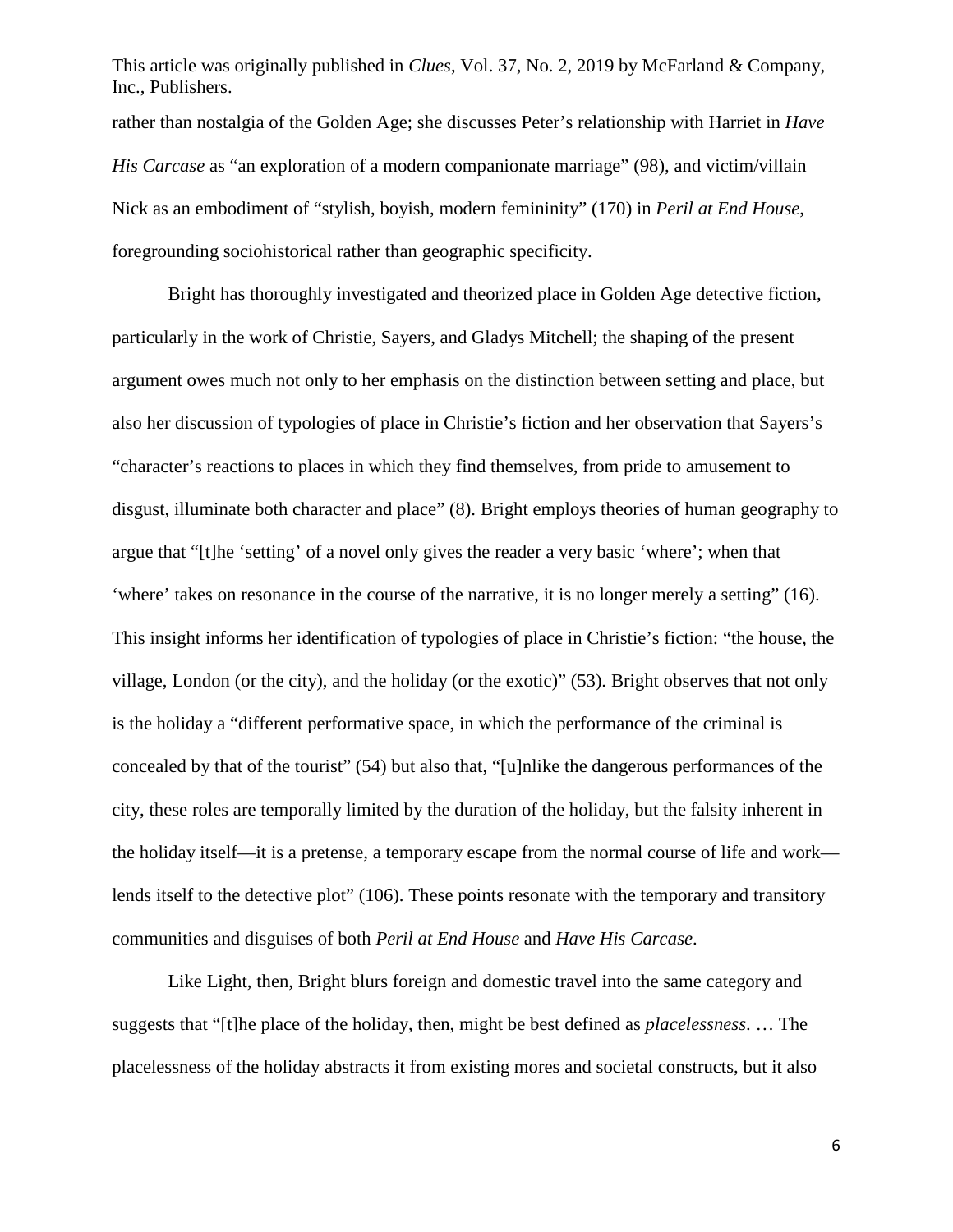creates a place that is justified by its lack of orientation to the participants' known world" (106). But the "seaside novel" has a place of its own, a cultural and criminal terrain where the class structure and routine of the village and country-house mystery coexist uneasily with the anonymity and transience of the metropolis. A key feature of the seaside novel, then, is the specificity of the place: the social scene, its therapeutic or luxurious history, and the physical topography of the resort shape the narratives of crime and detection in particular ways. This social scene is crucial to the seaside novel, which explicitly engages with contemporary practices and anxieties of tourism and holidaying. This rubric would not include coastal novels such as John Bude's *The Cornish Coast Murder* (1935), which is littoral but shaped around an enclosed and rooted village community. Bude's *Death on the Riviera* (1952), however, set in an expatriate colony and tourist resort in France, is a seaside novel. The seaside novel also is in a distinct category within holiday novels set on different terrains or in transit. In Christie's *Murder in Mesopotamia* (1936) and *Appointment with Death* (1938), which Bright classes as holiday novels along with *Peril at End House*, the murderers' motives and connection to their victims are buried deep in the past, echoing the motifs of archaeological excavation and historical sites. In Christie's seaside novels *Evil Under the Sun* (1940) *The Body in the Library* (1941), and *Peril at End House*, there is little to link the killers and their victims besides chance, propinquity, and avarice, reflecting the potential for accidental encounters and casual relationships afforded by resort culture—even cousins Nick and Maggie in *Peril at End House* share no deep affection or sense of familial bonds.

A further justification for assigning seaside novels their own category is that mobility does not negate place. Indeed, as sociologist John Urry argues, it is precisely mobilities that construct place: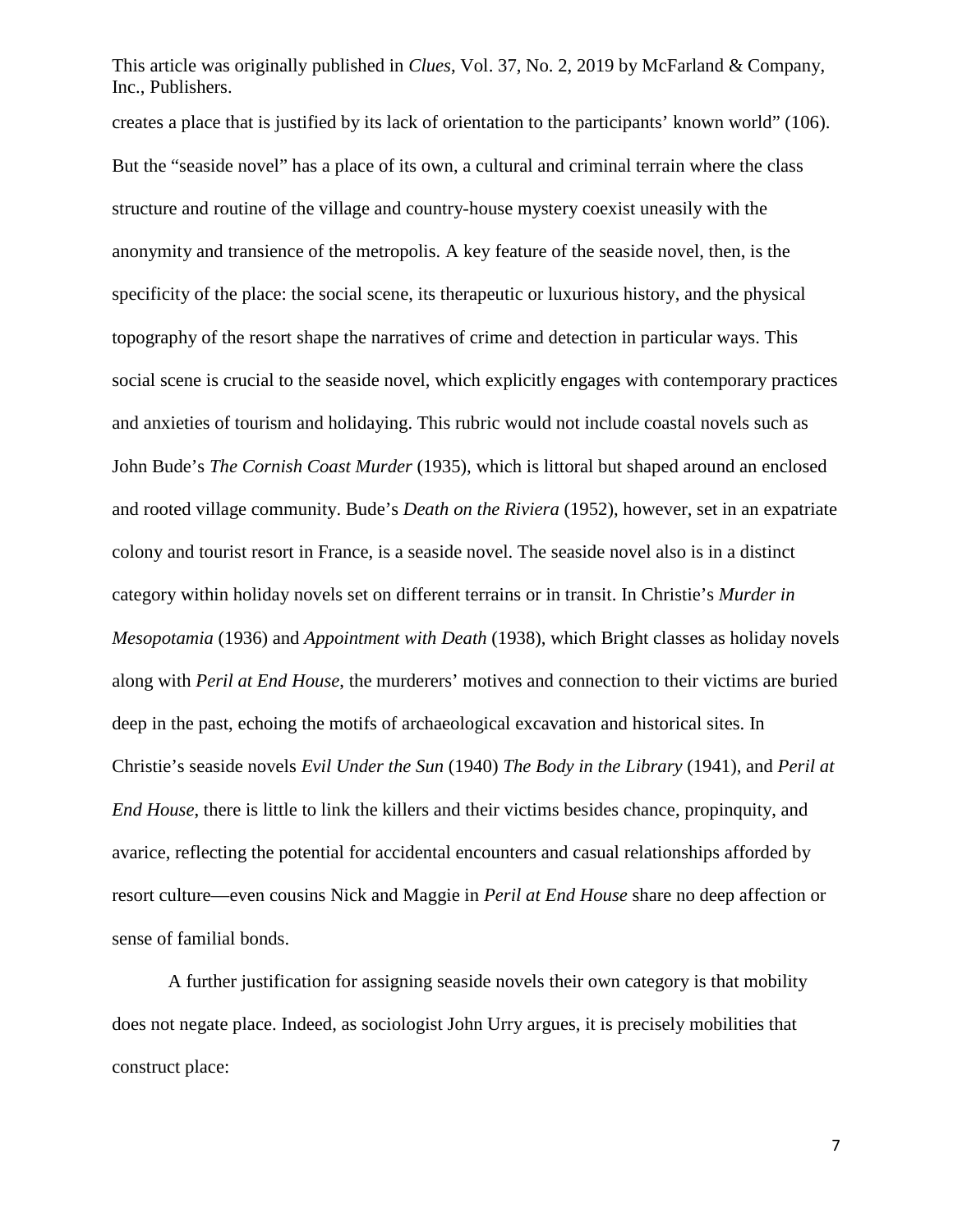> A particular physical environment does not itself produce a tourist place. ... Indeed places only emerge as tourist places when they are appropriated, used, and made part of the memories, narratives, and images of people engaged in embodied social practices. Such places are inscribed in circles of anticipation, performance, and remembrance. Places entail multiple mobilities that are very limited and very wide ranging. (ix)

Hastings's anticipation of the holiday ahead shapes the Cornish Riviera town of "St. Loo" as a tourist place, and as Poirot points out, Hastings's phrasing plagiarizes the slogan on the menu in the railway restaurant car—this anticipation is amplified by advertising. Similarly, it is Harriet and Peter's escape from the resort of Wilvercombe to the safety of the metropolis that inscribes the decadence and corruption of the seaside resort. A key theme of the following discussion, then, is articulating the specific imagined geography of the seaside resort and how it is inscribed by performance.

## "A PERFECT HOLIDAY": TOURIST UTOPIA

Hastings's advertising-induced rhapsody over the Cornish Riviera is rooted in a series of Great Western Railway advertising campaigns. Indeed, as railway scholar Matthew Thompson details, drawing on Michel Foucault's concept of heterotopia, the GWR to a great extent constructed and consolidated the association between the South West Coast of England and the Riviera; the Cornish Riviera Express was a train in 1904, when the first Cornish Riviera guide book and poster series was produced by GWR to emphasize the "heterotopic nature of their tourist utopia" (388). As Thompson describes, between the wars, when continental travel became cheaper, GWR amplified their advertising of the domestic holiday but also needed to "layer the significance" of the tourist destination being constructed to "provide something for every desire" (35): "If images of the West Country … were all designed to appeal to the solitary romantic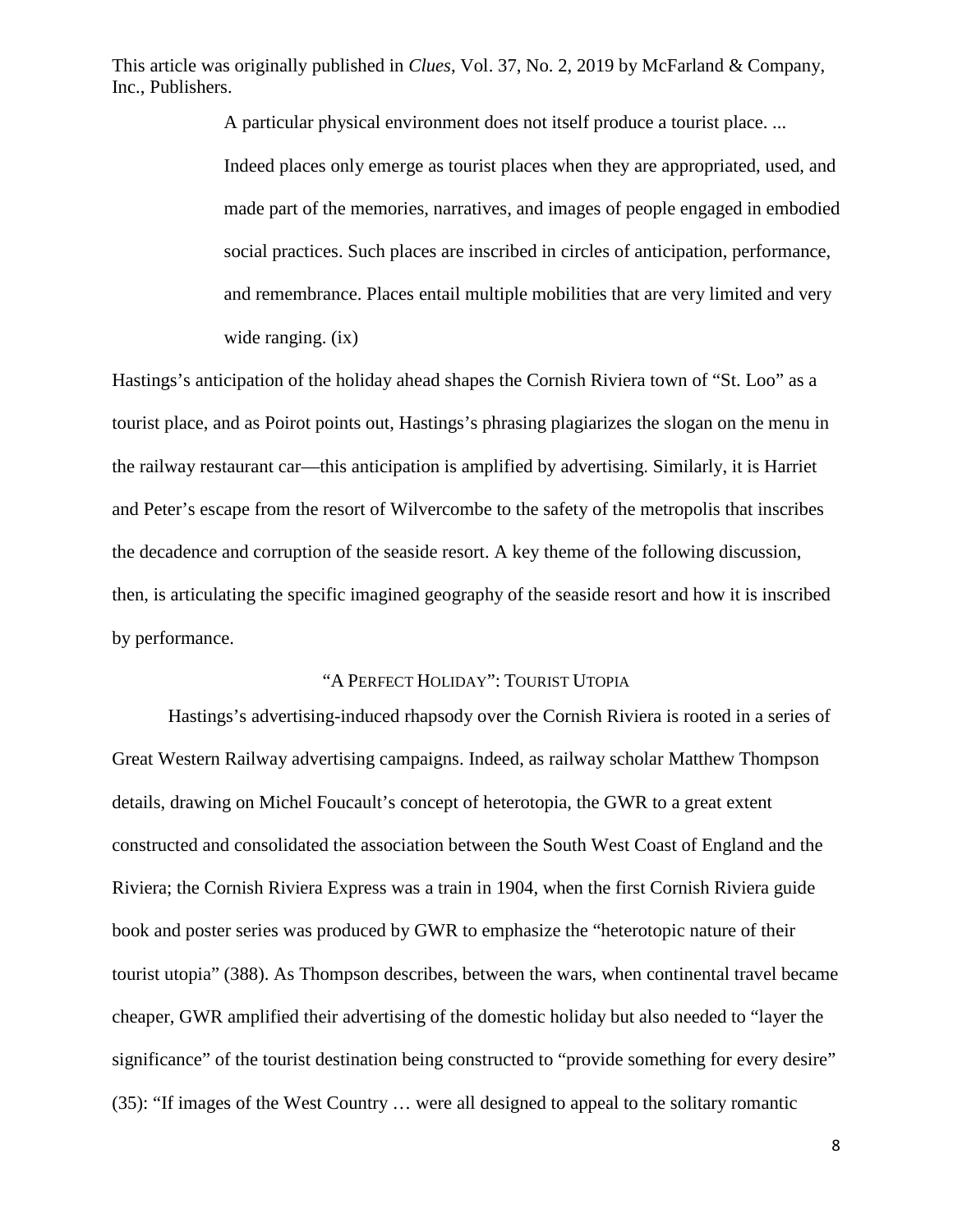walker then the company would miss out on ticket sales to those wishing for a seaside family holiday" (35). Torquay also was visually and conceptually linked to the French Riviera in advertising, which emphasized its climate and palm trees; a 1928 guidebook stated, "The blue of the harbour—reflecting the starry sky, the lights of the parade, and the illuminated Pavilion—is intended to invoke continental summer evenings" (Morgan and Pritchard 115). These examples demonstrate how place is constructed by tourism, as per Urry's point—indeed, even the architecture and street layout of Torquay echo Monaco (on a less grand scale). These examples also indicate the sort of "utopia" undone by crime in Christie's and Sayers's novels. But it also is striking how Hastings and Harriet, in their respective novels, exhibit behaviors marketed as desirable by GWR. Hastings desires a leisurely and social seaside holiday for himself and Poirot, whereas Harriet is "the solitary romantic walker."

Hastings desires a companionable seaside holiday with Poirot in a temperate climate. He takes pleasure in the carefully cultivated and landscaped hotel grounds:

> The gardens of the hotel lay below us freely interspersed with palm trees. The sea was of a deep and lovely blue, the sky clear and the sun shining with all the single-hearted fervour an August sun should (but in England so often does not) have. There was a vigorous humming of bees, a pleasant sound—and altogether nothing could have been more ideal. . . . If only these weather conditions continued, we should indeed have a perfect holiday. (2–3)

This is a scene from a picture postcard or, indeed, an advertising illustration; it exudes leisure and excludes active participation in the environment. The weather emphasizes the association with the Riviera; this mirroring of spatial imagination is a clue to later doublings and artificial constructions of identity in the text for the reader, particularly if the reader is familiar with the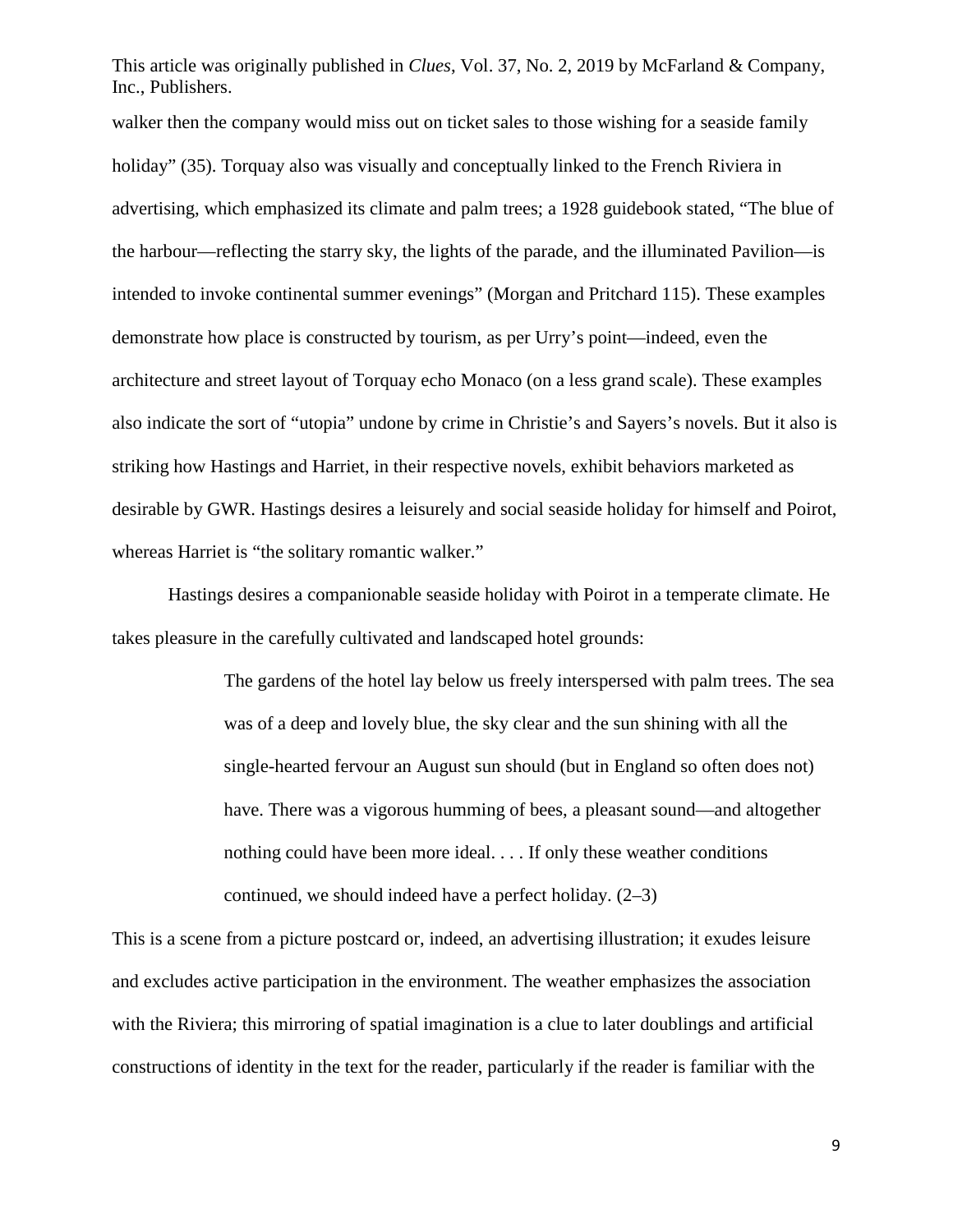Riviera's reputation as, in W. Somerset Maugham's phrase, "a sunny place for shady people" (156). As Bright suggests, "The dual role of the place echoes the dual role of the character: both Nick's real character [villain] and her performed character [innocent victim] are informed by the place that surrounds and motivates them" (122). Bright means End House, which Nick is intensely invested in possessing despite its expensive upkeep, but this doubling of place and character extends to the seaside setting itself. The subversion of this idyllic scene occurs early on when a shot seems to have been taken at Nick in the hotel gardens; Hastings's obliviousness to the real meaning of his surroundings extends to not noticing her deceit (although Poirot also is fooled at this point). This is the opening salvo of the murder mystery—an expected generic development. What is unexpected, however, and serves to heighten the sense of dark undercurrent and instability in the holiday place is Poirot's comment that "[a]ll this morning, my friend, speedboats have been making trips in the bay. You complained at first—soon, you did not even notice. But, *ma foi*, you could fire a machine gun almost and not notice it when one of those boats is on the sea" (15). The emphasis in *Peril at End House* is on social rather than physical resort activity, and therefore there is little topographical detail, unlike in *Evil Under the Sun*, for instance, where the location of a cave is important to the crime and investigation. In *Have His Carcase*, the situation of the corpse and the mapping both the shore and the surrounding countryside are key to the detection process. In *Peril at End House*, meanwhile, Poirot's challenge is to penetrate social and performative disguises rather than search for footprints or dive for evidence. Hastings, however, remains fixated on his picture-postcard version of England to the end. He fails to notice, for instance, that "Commander Challenger of the English Navy," a "real pukka sahib" (15) and a man he takes to be a "transparent lover" (90) of Nick's, is in fact a drug dealer supplying cocaine hidden in wristwatches to several Bright Young Things at the resort.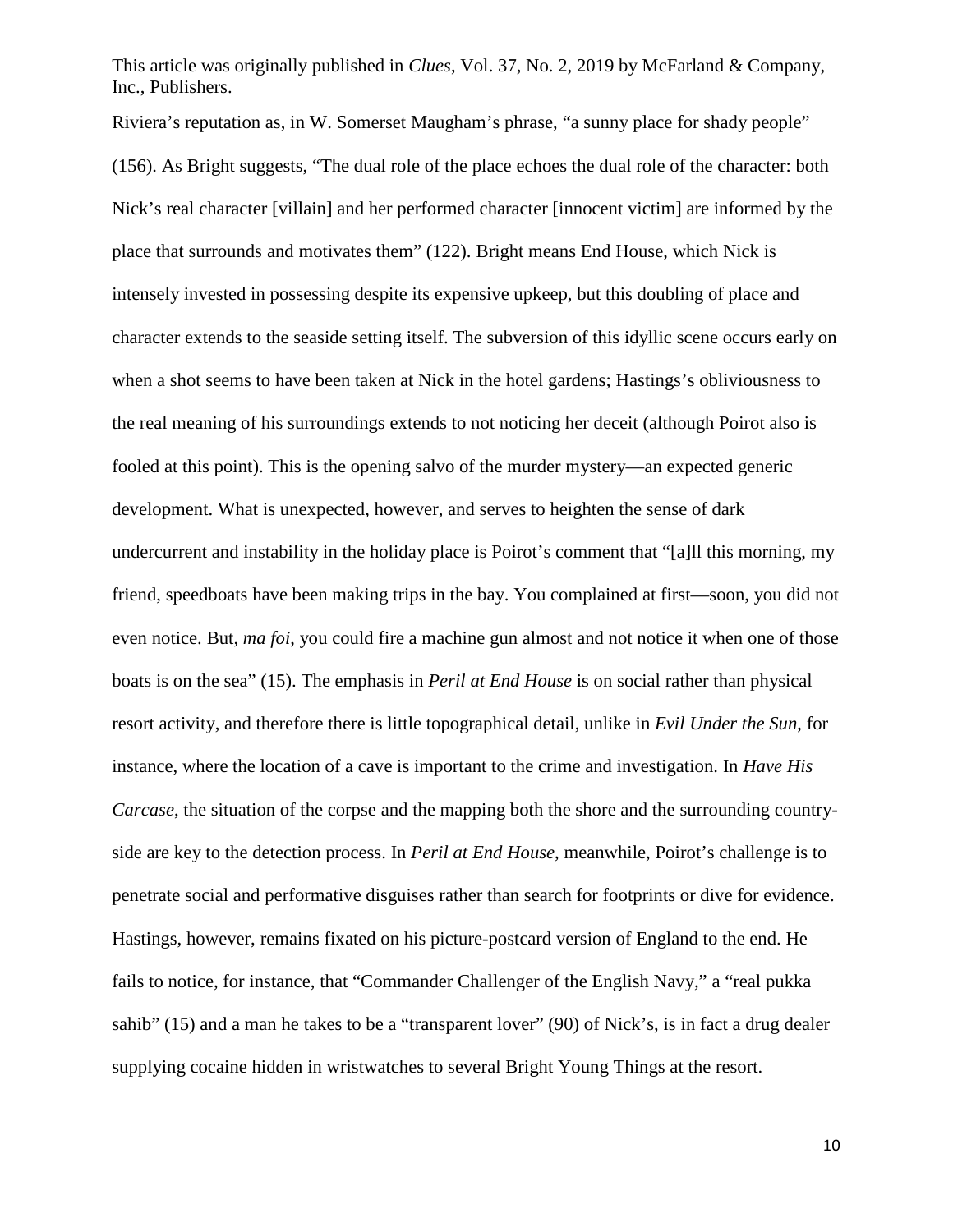Whereas Hastings and Poirot are on holiday together, Harriet at the start of *Have His Carcase* is engaging actively with the countryside on a solitary walking tour. Harriet's hike along the coast invokes the railway: "Except for an occasional tradesman's van, or a dilapidated Morris, and the intermittent appearance of white smoke from a distant railway-engine, the landscape was as rural and solitary as it might have been two hundred years before" (2). Harriet's appearance "tanned to an agreeable biscuit-colour by sun and wind" (2) echoes publicity images of hikers "redolent of youth and vitality" (Thompson 315). In the early 1930s, the GWR promoted hiking and an "active landscape which is there to be moved through, explored, understood, and explained" (Thompson 329); this resonates with Harriet and Peter's methodology for investigating and explaining the crime. They drive and walk around the countryside, as well as measure the shore. In addition, Peter, in an inversion of the typical "bathing belle" tourist advertisement, dives for evidence as Harriet admires his physique.

Like *Peril at End House,* the novel opens peacefully on the shore. Harriet decides to picnic in a cove: "The tide was nearly out now, and the wet beach shimmered golden and silvery in the lazy noonlight" (2). As a detective story writer, she is interested in the terrain. She spots what seems to be seaweed on a rock some way out to sea, but, through a process of what Ian Watt terms "delayed decoding" (175), gradually realizes that it is a corpse:

> It was a corpse. Not the sort of corpse there would be any doubt about, either. Mr Samuel Weare of Lyons Inn, whose "throat they cut from ear to ear", could not have been more indubitably a corpse. Indeed, if the head did not come off in Harriet's hands, it was only because the spine was intact, for the larynx and all the great vessels of the neck had been severed "to the hause-bone", and a frightful stream, bright red and glistening, was running over the surface of the rock and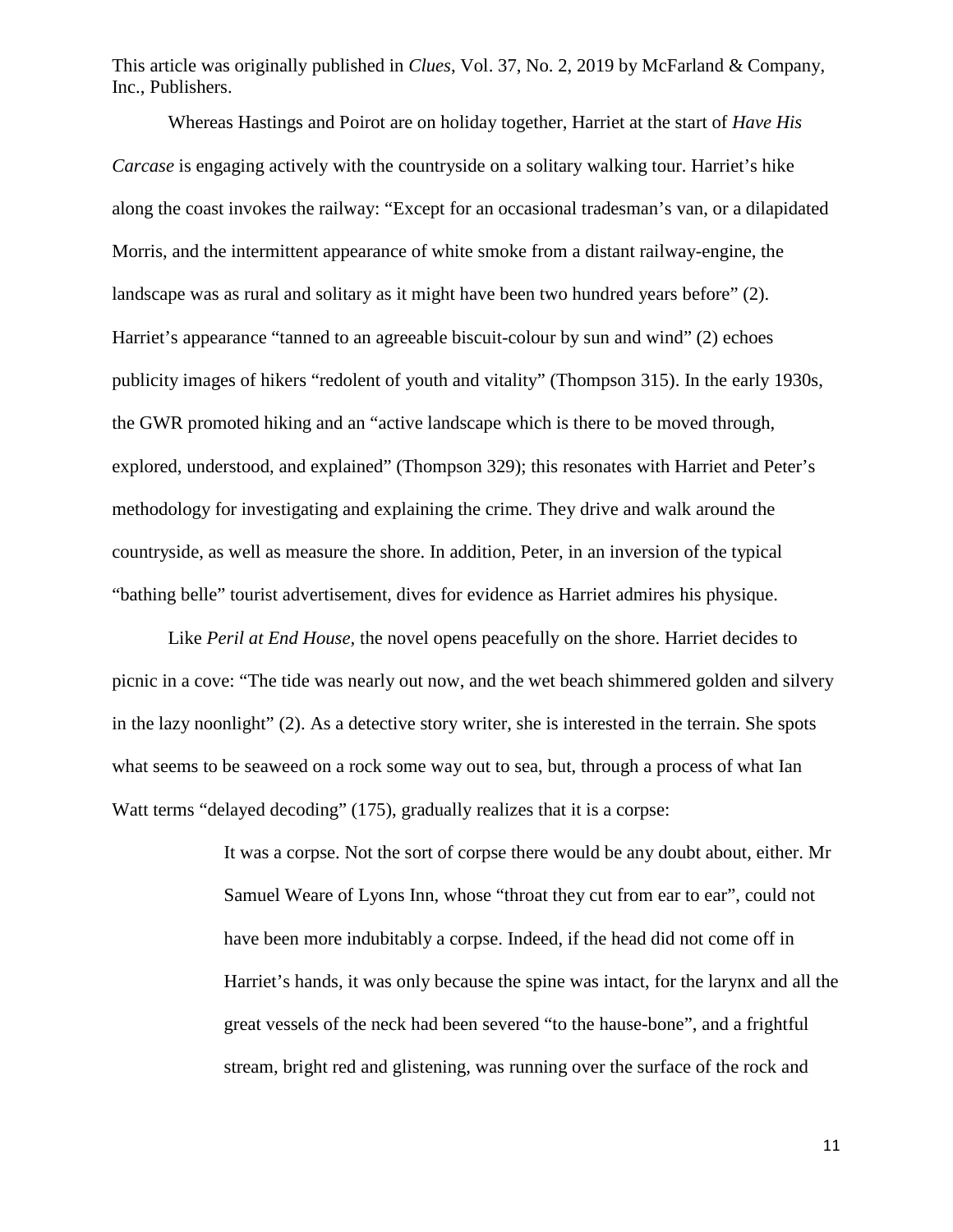dripping into a little hollow below.

Harriet put the head down again and felt suddenly sick. (5–6)

This body not only challenges the perception of the "bloodless corpse" (Scaggs 43) of the Golden Age but also the reassurance in the advertising posters "that one was never *too* far from civilisation" (Thompson 388; emphasis original). Harriet's response to her contact with the corpse here is abject; as Julia Kristeva writes, "The corpse, seen without God and outside of science, is the utmost of abjection. It is death infecting life" (qtd. in Plain 10). Gill Plain suggests that "[c]rime fiction's vicarious confrontation of death thus simultaneously exposes and disguises the abject" (10); Harriet's nausea here signifies the reaction of the human rather than the detective story writer to the breakdown in meaning and civilization suggested by this corpse, a body that is not only dead but inexplicably still bleeding. The tide is coming in, and there is the danger that the corpse will be swept out to sea, along with any evidence it carries. Harriet's response—to document the corpse with her camera—can be read as the resurgence of the instincts of the writer, or a scientific and forensic response that signifies reason reasserting itself after her feeling of nausea. But this photography also is a typically touristic response. She copes with the abject by framing the corpse as a spectacle to be photographed, her contact with death and violence mediated through the lens.

W. H. Auden argues that detective novels should be set in a pre-lapsarian state of innocence before the murder: "[I]t should be the Great Good Place; for the more Eden-like it is, the greater the contradiction of murder" (408). *Peril at End House* and *Have His Carcase* reveal the impossibility of this idyll. Even before the central crime is discovered, St. Loo is inflected with unholy influence both spiritually—Nick has inherited her grandfather's nickname of "Old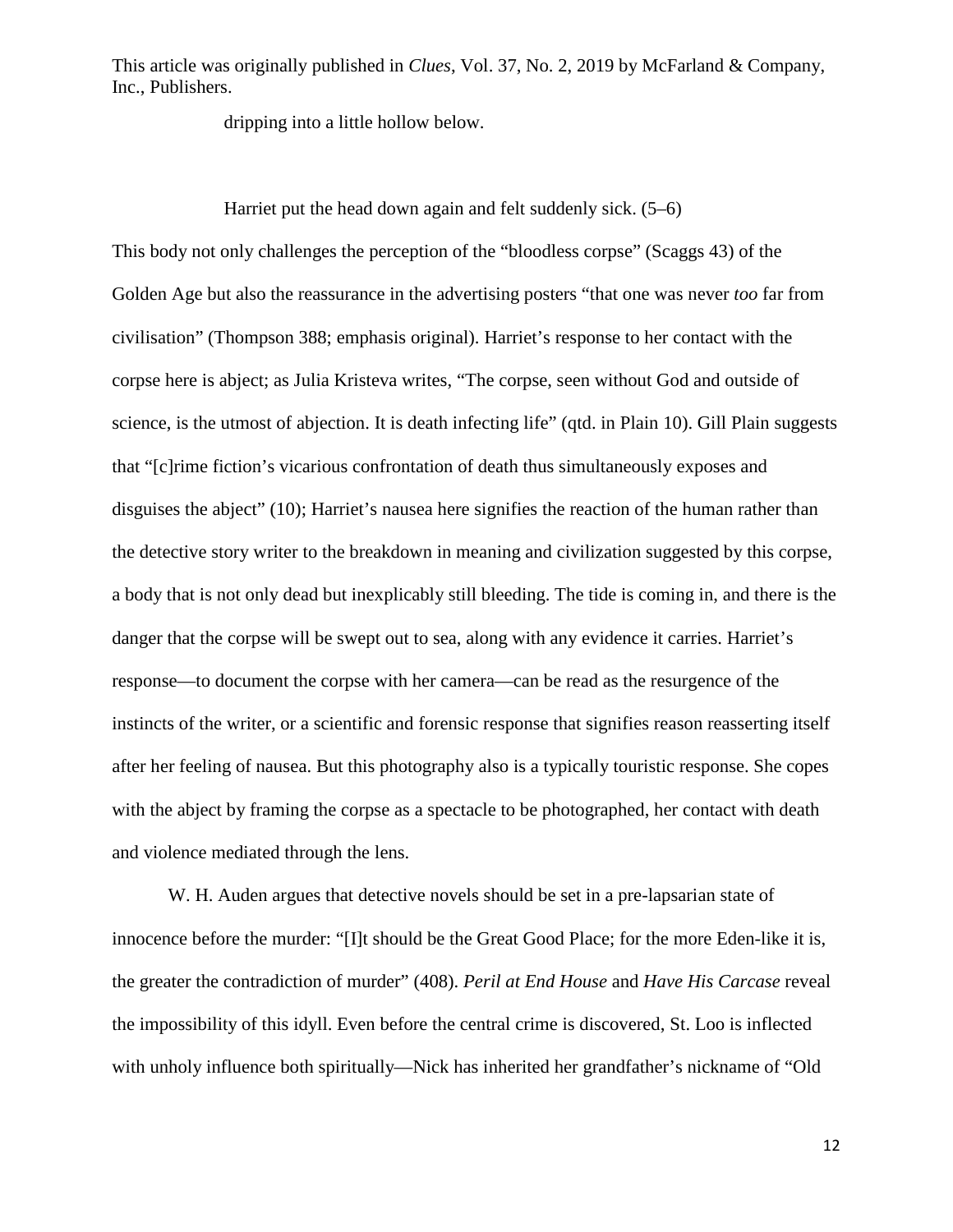Nick," a euphemism for the devil—and materially. Commander George Challenger is a cocaine dealer; one of Nick's oldest friends, Frederica Rice, is an addict. Poirot remarks, "Sometimes she is all on edge, strung up—sometimes she is lifeless—inert" (Christie, *Peril* 138). Drug-taking causes moral as well as psychological corruption, as Hastings responds, "'Drug-taking affects the moral sense, does it not?", to which Poirot answers, "Inevitably" (138). The topography of the coast where Harriet finds Alexis's body in *Have His Carcase* has Satanic resonances. The rock he is draped over is named the Devil's Flat-Iron, and the bay is surrounded by rocks called the Grinders (37), suggesting superstition and shipwreck. Drugs also are a corruptive force in Wilvercombe; the professional dancer Antoine comments that "[I] see so many people who have clean blood and strong bodies spoiling themselves and distorting their brains with drugs and drink and foolishness, it makes me angry" (150). These crimes are peripheral to the central murders, but nevertheless they shape the environment in which the crime is invented and carried out—even in the Golden Age, there was no such thing as a Garden of Eden before the snake.

"KING DEATH HAS ASSES' EARS": DESIRE AND CARNIVAL

In *Have His Carcase*, the social machinations of the resort take on a grotesque aspect; the liberation and therapeutic value of the seaside become decadence on the dance floor of the Resplendent, as resort workers mingle with the clientele in a system of flirtation, seduction, and exploitation. Similarly, the sophisticated Bright Young Thing culture of St. Loo is corrupted by drugs and lacks integrity: "We lived an insincere life. She *used* to be fond of me", as Frederica says of Nick (207; emphasis original). This exploitation and shallowness evoke the "rootless and impoverished layers of poverty and insecurity which the larger resorts generated, worlds in which relationships were impermanent and instrumental" (Walton 6). Light writes that "[s]ocial life is always a kind of impersonation in Christie's novels; it is openly seen to be theatrical, a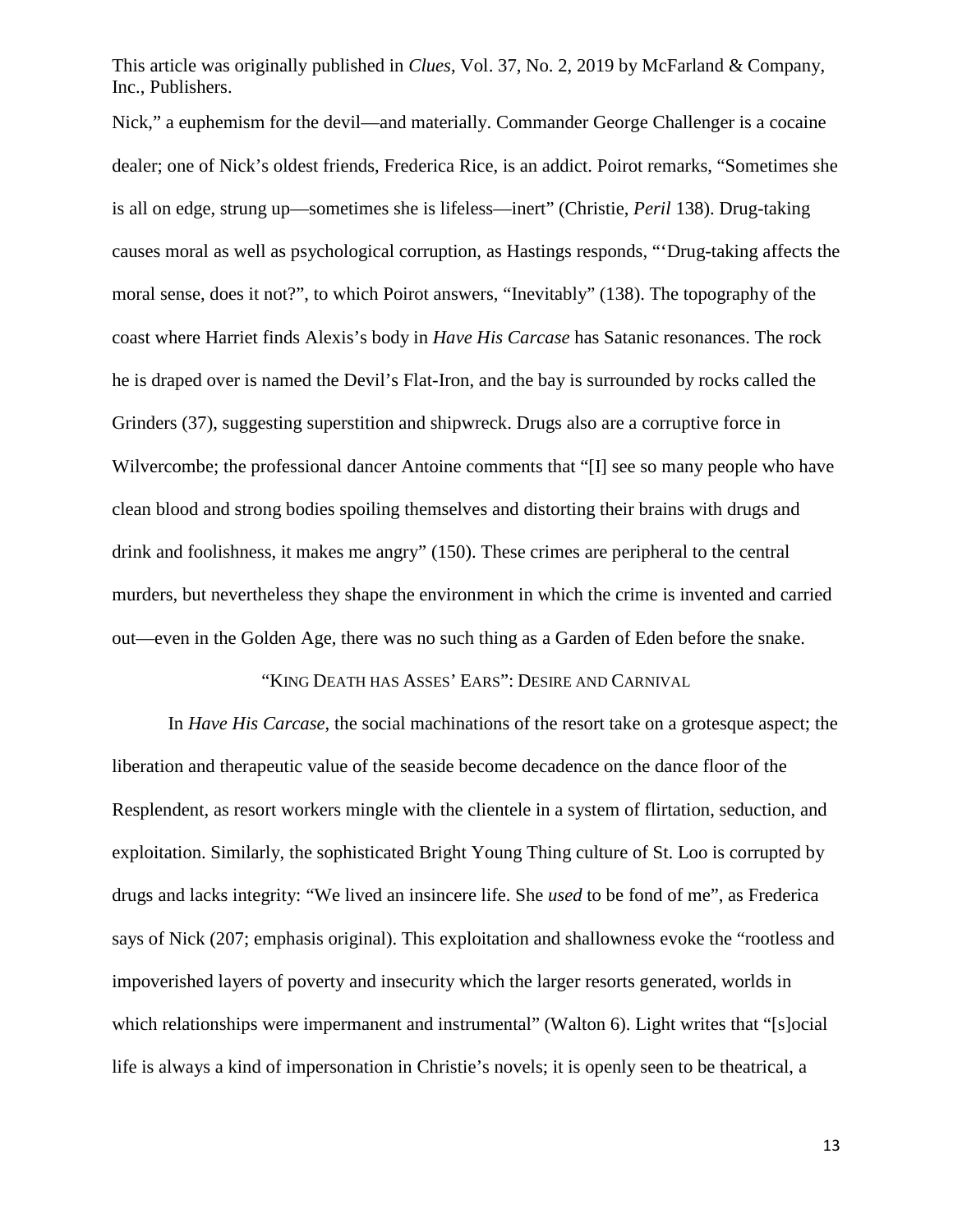matter of convincing your audience by a clear repertoire of gestures and speech mannerisms" (96); this often is the case in Sayers's novels as well. Indeed, Bright suggests that speech and manners are constitutive of place in Sayers's novels: "Sayers' use of conversations, which in effect "perform" a place, subordinates the physical place to the "world-as-experienced" (197). In the seaside novel, however, resort culture introduces an element of lability that undermines, or suspends, the consistent performance of the social self. Shields observes the (Bakhtinian) carnival atmosphere of the beach holiday:

> Against the empiricism, cerebral rationality, emphasis on control and economy, carnival produces a momentary social space based on the politics of pleasure and physical senses. … The foolish, undisciplined body is the most poignant symbol of the carnivalesque. (95)

At the seaside, Harriet and Peter dance as equals; their difference in social status (and, more important, Harriet's consciousness of this difference) as well as their detection of Henry Weldon's movements and character are briefly suspended in sensuality: "Wimsey had never danced with her, never held her in his arms. … They made the circuit of the room in silence and harmony" (125). Henry's mother loses herself in fantasies of a romance with Alexis, even as he loses himself in Ruritanian fantasies of inheriting the Russian Imperial throne. In *Peril at End House,* upper-class divorcée and cocaine addict Frederica finds romance with picture dealer Jim Lazarus, who is "a Jew, of course, but a frightfully decent one," as Nick comments (34).

The "politics of pleasure" are grotesque as well as romantic in *Have His Carcase*. Walton links Shields's articulation of the seaside holiday carnival to a breakdown in social order: "[T]he usual constraints on respectability and decorum in public behaviour might be pushed aside in the interests of holiday hedonism, and of carnivalesque escape from the petty restrictions of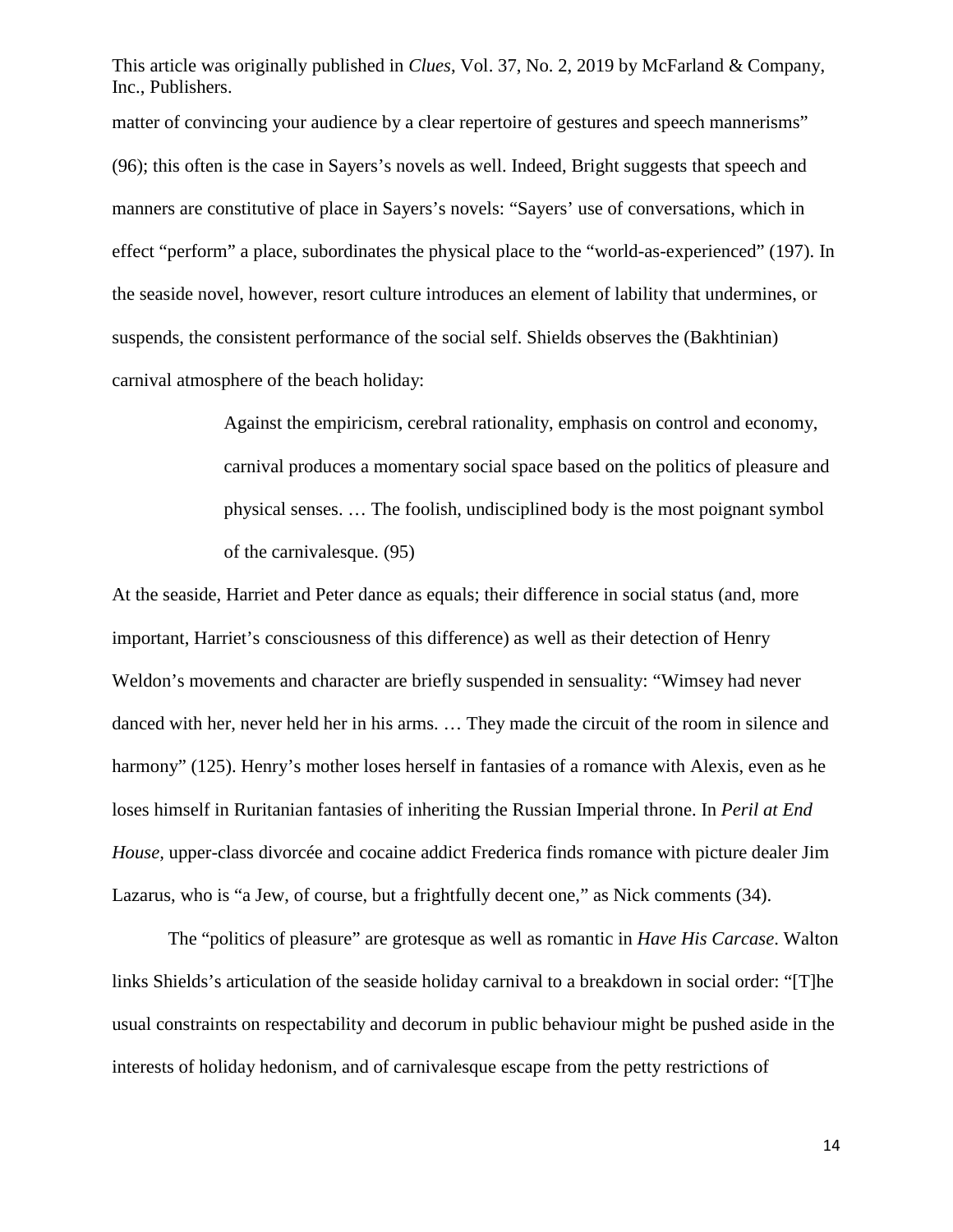This article was originally published in *Clues*, Vol. 37, No. 2, 2019 by McFarland & Company, Inc., Publishers. everyday life in displays of excess" (96). This hedonism is given an unhealthy, even sinister, cast in Sayers's novel. The Resplendent is described as "one of those monster seaside palaces which look as though they had been designed by a German manufacturer of children's cardboard toys" (27). The professional dancers are on display in the ballroom:

> The man was tall and fair, with sleek hair plastered closely to his head, and a queer, unhealthy face with a wide, melancholy mouth. The girl, in an exaggerated gown of petunia satin with an enormous bustle and a train, exhibited a mask of Victorian coyness as she revolved languidly in her partner's arms to the strains of the "Blue Danube." (40)

The emphasis here is on excess and artificiality in both architecture and the costumes of the dancers. Nostalgia for Victorian seaside tourism and a more decorous version of femininity than that exhibited on the tennis courts by the "muscular young women of the day" (29) is evident. Masks and performed identity, then, are integral to resort society and not only employed by criminals such as Henry Weldon and Commander Challenger. Harriet remarks that the blonde "exercising S.A. [sex appeal] on a group of rather possessive-looking males, will turn into a predatory hag" (41); this display of hedonism without joy, the motions of intimacy without true companionship, is a cautionary example for Harriet, a dark double of her later harmonious dance with Peter. The "blonde" turns out to be Mrs. Weldon, anxiously awaiting Alexis and ignorant of the fact that he has been murdered by her son.

The "foolish body" of the seaside carnival also is invoked by Sayers's use of epigraphs from Thomas Lovell Beddoes's poem *Death's Jest-Book* (1850) for most of the chapters in the novel. The epigraph to the final chapter reads:

Take thou this flower to strew upon his grave,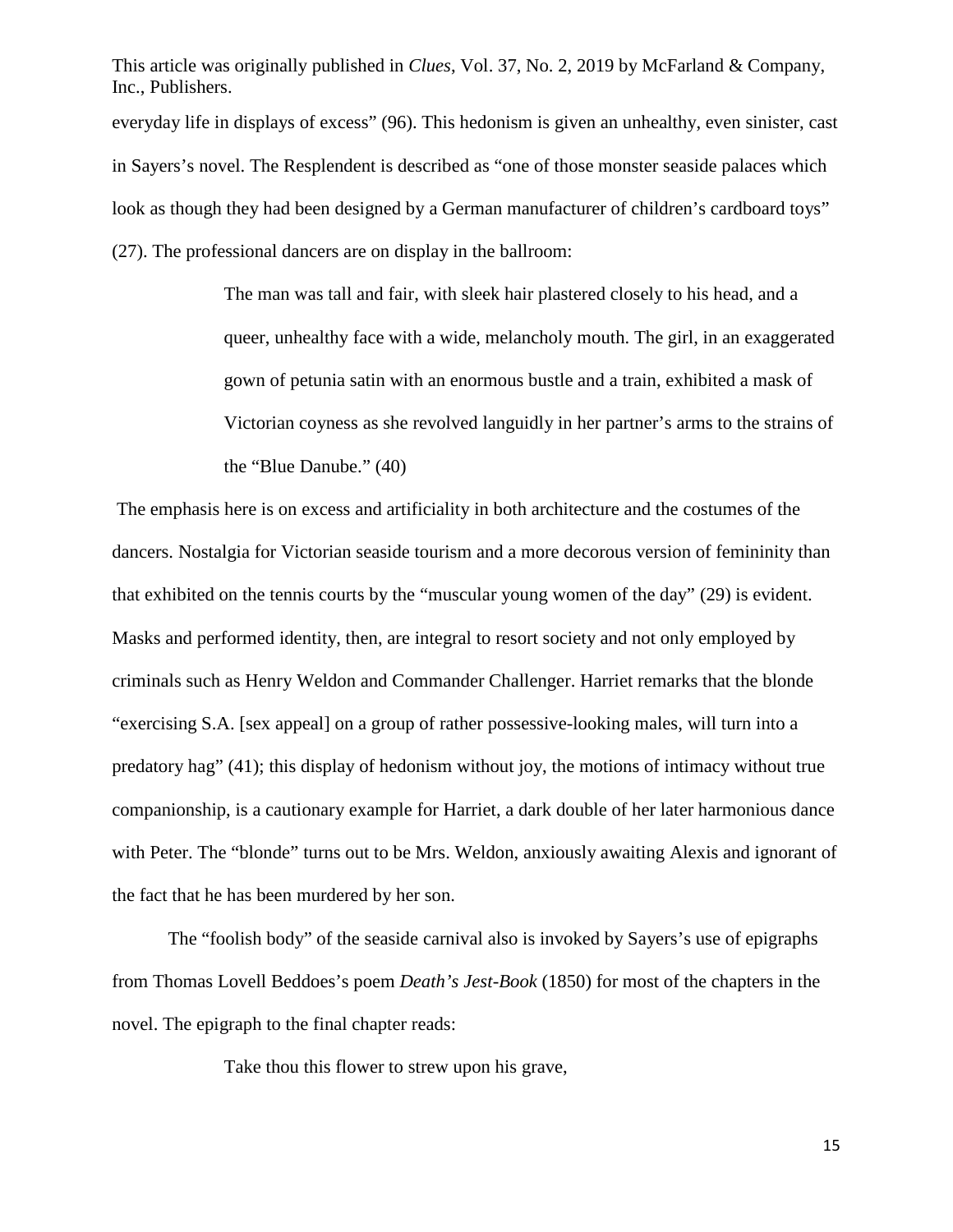A lily of the valley; it bears bells,

For even the plants, it seems, must have their fool,

So universal is the spirit of folly;

And whisper, to the nettles of his grave,

"King Death hath asses' ears." (355)

Here foolishness and ridiculousness triumph over the dignity that mourning rituals should have; the flower that "bears bells," the floral fool, refers to the fool or jester of the carnival. Peter quotes Beddoes in summing up the crime: "'Well,' said Wimsey, 'isn't that a damned awful, bitter, bloody farce? . . . God! What a jape! King Death has asses' ears with a vengeance" (360). The intellectual business of crime and detection, as well as the spiritual sense that death should be solemn and meaningful, are overturned by the carnival spirit of the seaside. The novel ends with Peter's and Harriet's decision to return to the metropolis—in a reversal of the usual understanding of the urban environment, London with all its dangers is more predictable and thereby more secure and homely than the seaside. Bright observes that "[t]he holiday novel, . . . typically ends with the characters setting off for their homes, often with changed outlooks and relationships: the holiday, rather than being a break between periods of sameness, becomes a transformative experience" (114). This applies to some extent here, but what is more significant in the context of carnival is the reversal of conventional feeling and the resulting challenge to the narratives of the seashore as a site of health and pleasure.

In *Peril at End House*, the flirtations and dances of the Bright Young Things are not only undermined by addiction, as previously discussed, but used by Nick to plot the murder of Magdala (nicknamed Maggie), her cousin. As in *Have His Carcase*, a familial murder is obscured by the performativity and carnival atmosphere of the seaside; as Bright remarks,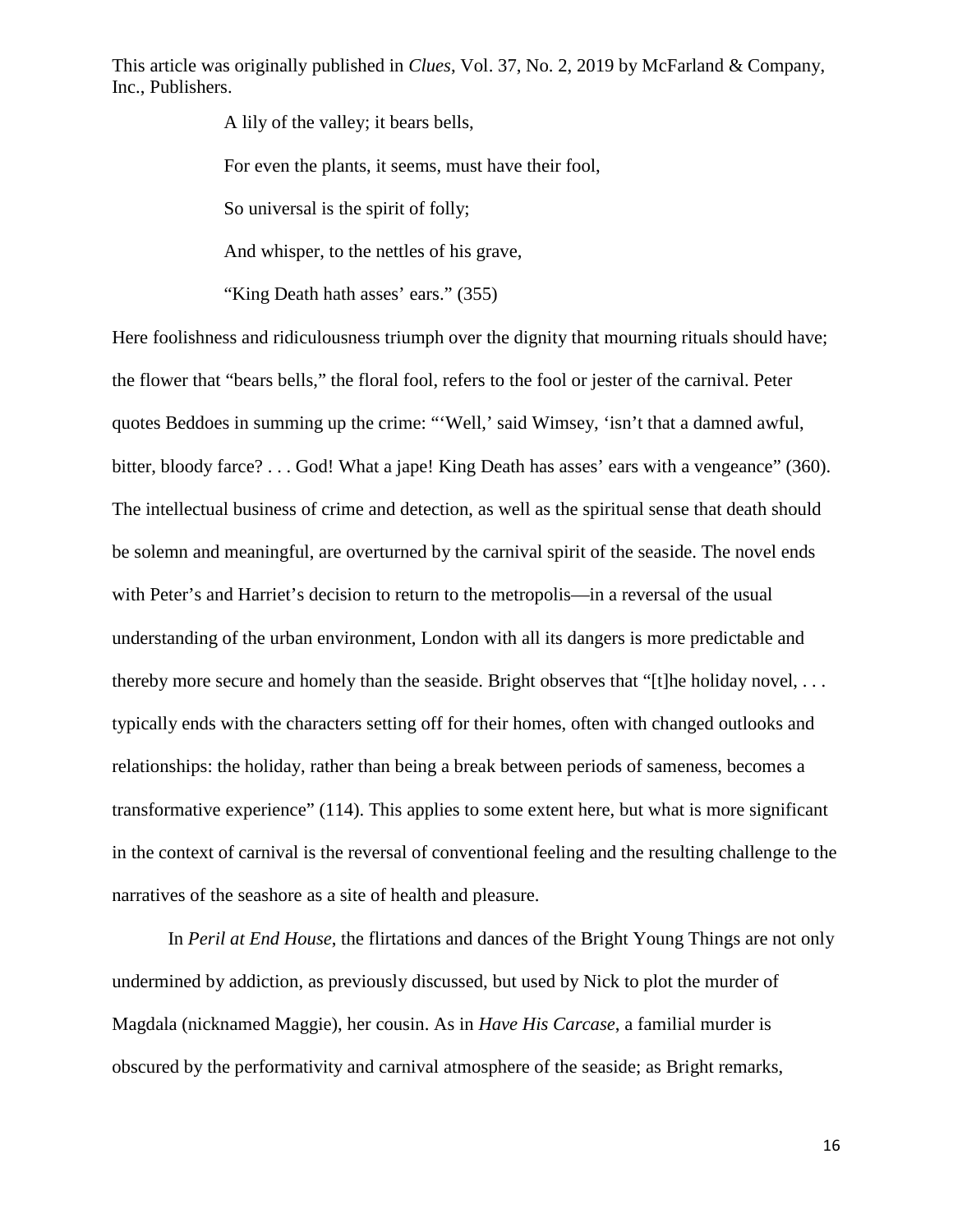Christie combines "the masquerade of the holiday and the city into the family-oriented house" (116). Nick's plot hinges on pretending that her own life is under threat from shooting, car sabotage, and cocaine poisoning. On the night of the murder, Nick dresses Maggie in her shawl and shoots her during a firework display on the shore; Nick then claims to have been the intended victim all along. As Horsley points out, "These doubles correspond to her dual role within the novel (actual transgressor but pretended victim)" (49). But Nick's doubling with Maggie has further implications within the carnival atmosphere of the seaside resort. The gay and sporty Nick is "a modern" (33), as Poirot comments. Her features are "elfin" (9); her eyes are "reckless" with "dark shadows" (9). Maggie, on the other hand, is pure and honest: "Her face was innocent of makeup [...]. She had frank blue eyes" (66). Nick persuades Maggie to wear her scarlet Chinese shawl; interestingly, the etymology of the word *Magdala* includes reference to both biblical harlot Mary Magdalene and a dye called "Magdala red" (*OED*). While Maggie is wrapped up in Nick's scarlet shawl (a scarlet woman), Nick herself is in a plain black dress like Maggie—the "carnivalesque" masquerade, liberation, and removal from the ordinary world (Shields 73) allows Nick to briefly inhabit the role of a good woman. End House, then, is not only a gothic family home, as Horsley suggests (48), a locus for Nick's emotional energy and a ramshackle building out-of-place in the well-manicured resort, but also a theater. As Poirot exclaims when Nick's deceptions are revealed: "How well she played her part! Magnificently! Oh, yes, she staged a fine drama here" (205). Indeed, as Birns and Boe Birns observe, "Both [Nick and Poirot] operate on a perceived confusion between mask and reality, a confusion which they think they can solve, but which others cannot" (130).

 In both novels, the "cerebral rationality" and control of the detective is undermined by the carnival of the seaside space. Whereas characters such as Mrs. Weldon and Frederica are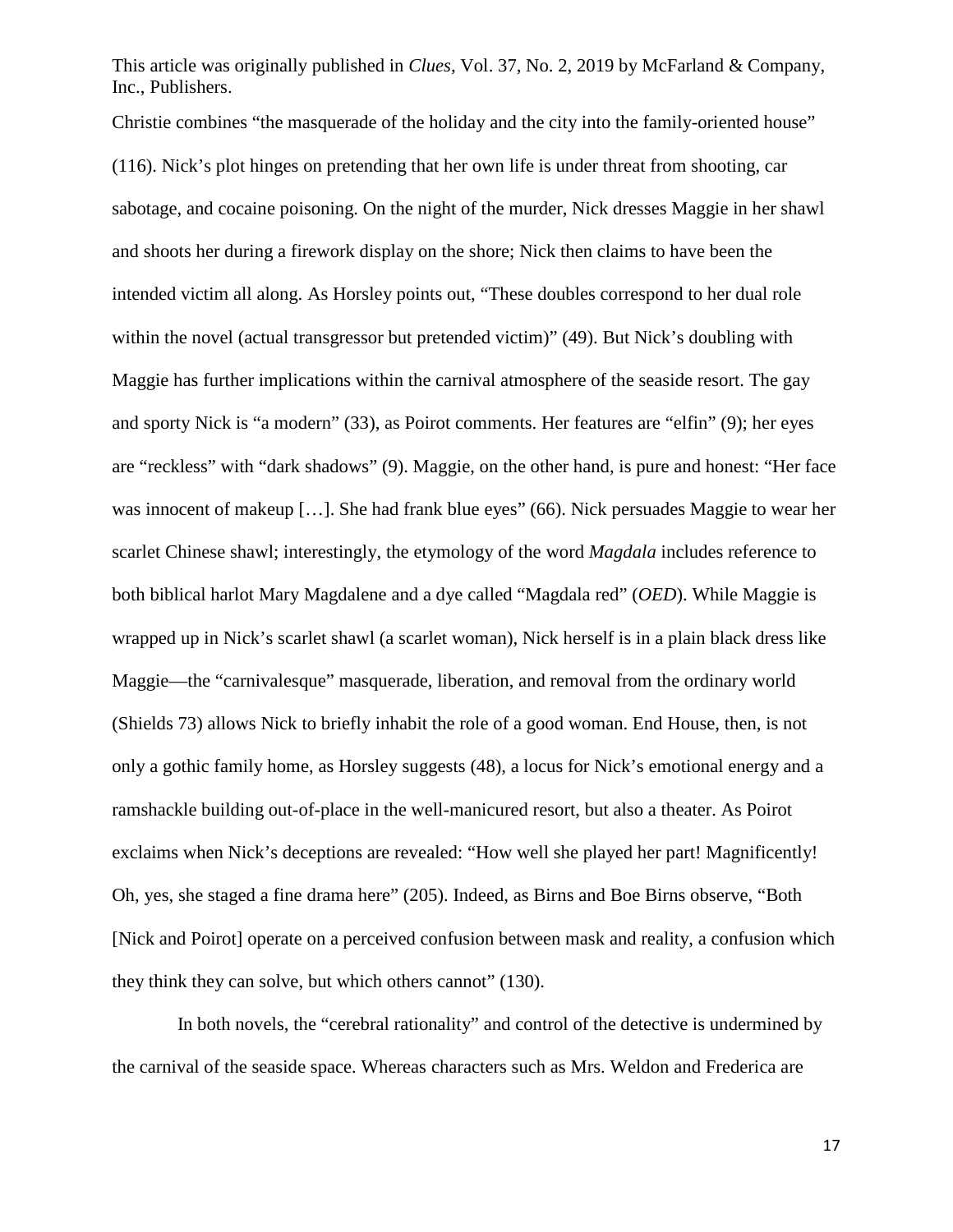made foolish by their desire and addiction, and betray their class while doing so, Harriet, Peter, Hastings, and Poirot are temporarily made foolish by disciplined criminals who exploit the "politics of pleasure" of the resort. This sense of carnival—the suspension and destabilization of ordinary life and hierarchy—is enhanced in both novels by uncanny and fantastic details that evoke the fairground carnival tradition. Murderer Henry Weldon performs daring feats on a horse and has a snake tattoo. Poirot creates a haunted house within End House, staging a séance for the novel's dénouement, in which Nick, who has faked her own death, appears, playing the part of her own ghost: "She advanced slowly and noiselessly—with a kind of floating ethereal motion that certainly conveyed the impression of nothing human . . ." (191). Floating here suggests water and the lability of the shore. The doubling and performance of identity necessary to commit and resolve crime in both novels recalls the "hall of mirrors" of the fairground. The spectacles of the fairground and the circus would have been associated with entertainment for "the lower orders," which authorities would have viewed as "a threat to social order" (Morgan and Pritchard 21). In the rarefied social atmosphere of the South West coast resorts, these carnivalesque breaches in moral code, decorum, and rationality serve to highlight the lability not only of the seaside community and the identities played out there but also challenge the notion of the detective story as static and wholly rational.

## BESIDE THE SEASIDE TODAY

The precarious balance maintained on the beach among local populations, transient workers, and visitors of different classes and nationalities with different motives is fertile ground for stories of crime among Christie's and Sayers's contemporaries and successors, but Christie's and Sayers's seaside novels remain popular. Ironically, the stylized landscapes and beaches that interwar advertising promoted as healthful and pleasurable, creating narratives of place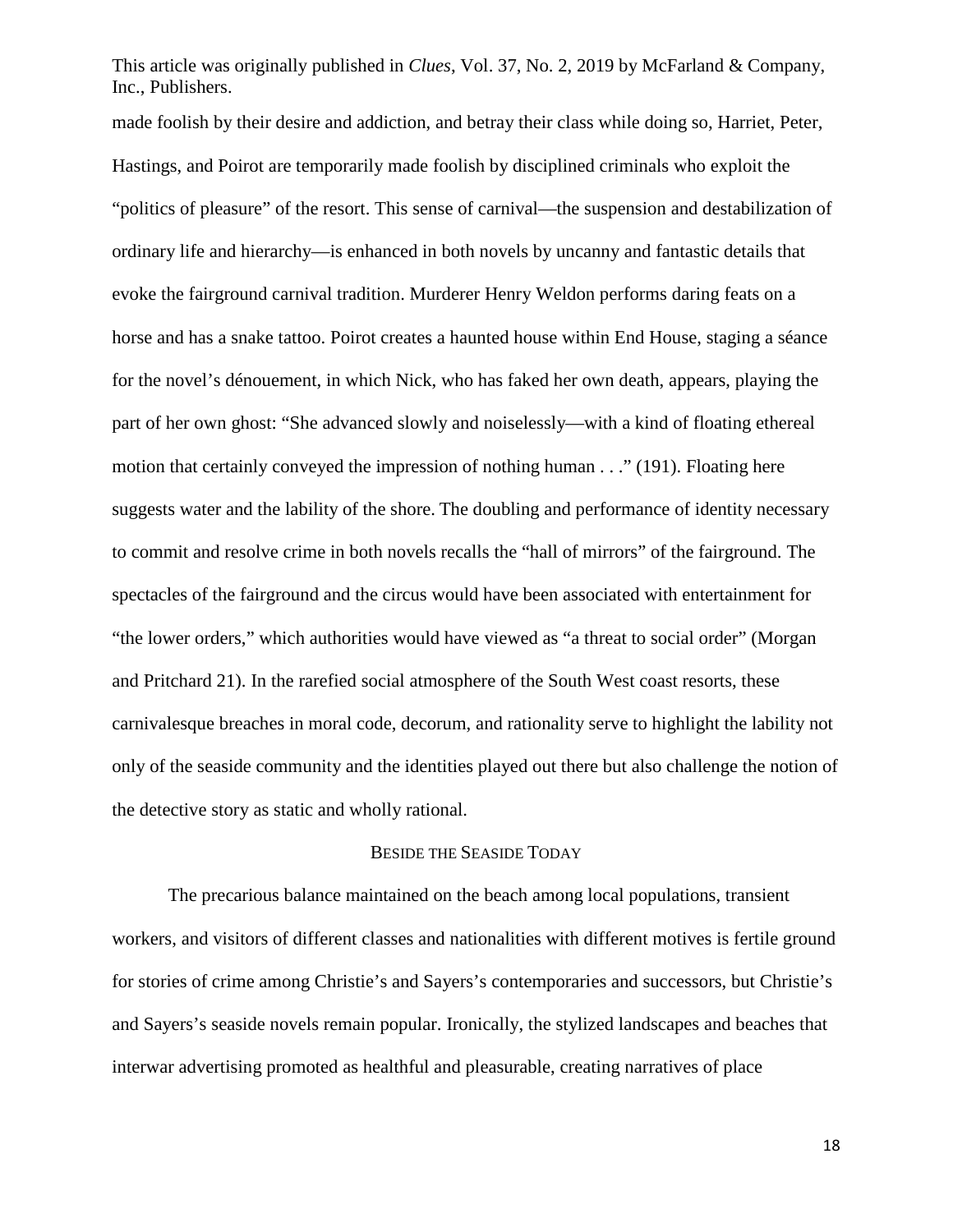This article was originally published in *Clues*, Vol. 37, No. 2, 2019 by McFarland & Company, Inc., Publishers. undermined by Christie and Sayers, are now nostalgically embedded in the paratexts of Christie's and Sayers's novels, and the genre of cozy crime. The TV adaptation of *Peril at End House* (1990) with David Suchet emphasizes the sailing and bathing of the seaside, as well as the

Art Deco hotel milieu. Historical novels and their adaptations such as Kerry Greenwood's Phryne Fisher mysteries (novels 1989 to present, TV program 2012–15) also explicitly evoke the aesthetics as well as the social behaviours of the 1920s and 1930s seaside resorts. Contemporary programs such as *Death in Paradise* (2011–present) draw on the precarious social dynamics and dark underside of resort culture and tourism. The Christie industry is prominent in Torquay, appealing to literary tourists, again in an ironic appeal to nostalgia that Christie warned against in *At Bertram's Hotel* (1965). Tourism, then, shaped the places of Christie's novels but has, in turn, been shaped by them. Sayers's complicated connection to Bournemouth has become obscured, even as the town is disguised in the novel. *Have His Carcase* still serves as a map to the past, of sorts—the Bournemouth Winter Gardens were demolished in 1937 (Soane 241), but in Sayers's novel, they survive as a location for music, flirtation, and creation of an alibi for crime. *Keywords*: Christie, Agatha; Golden Age; Sayers, Dorothy L.; seaside; tourism

## WORKS CITED

Auden, W. H. "The Guilty Vicarage: Notes on the Detective Story, by an Addict." *Harper's Magazine*, May 1948, pp. 406–12. https://harpers.org/archive/1948/05/the-guiltyvicarage/

Beddoes, Thomas Lovell. *Death's Jest-Book; or, The Fool's Tragedy*. Pickering, 1850. Birns, Nicholas, and Margaret Boe Birns. "Agatha Christie: Modern and Modernist." *The Cunning Craft: Original Essays on Detective Fiction and Contemporary Literary Theory*, ed. Ronald G. Walker and June M. Frazer, Western Illinois UP, 1990, pp. 120–34.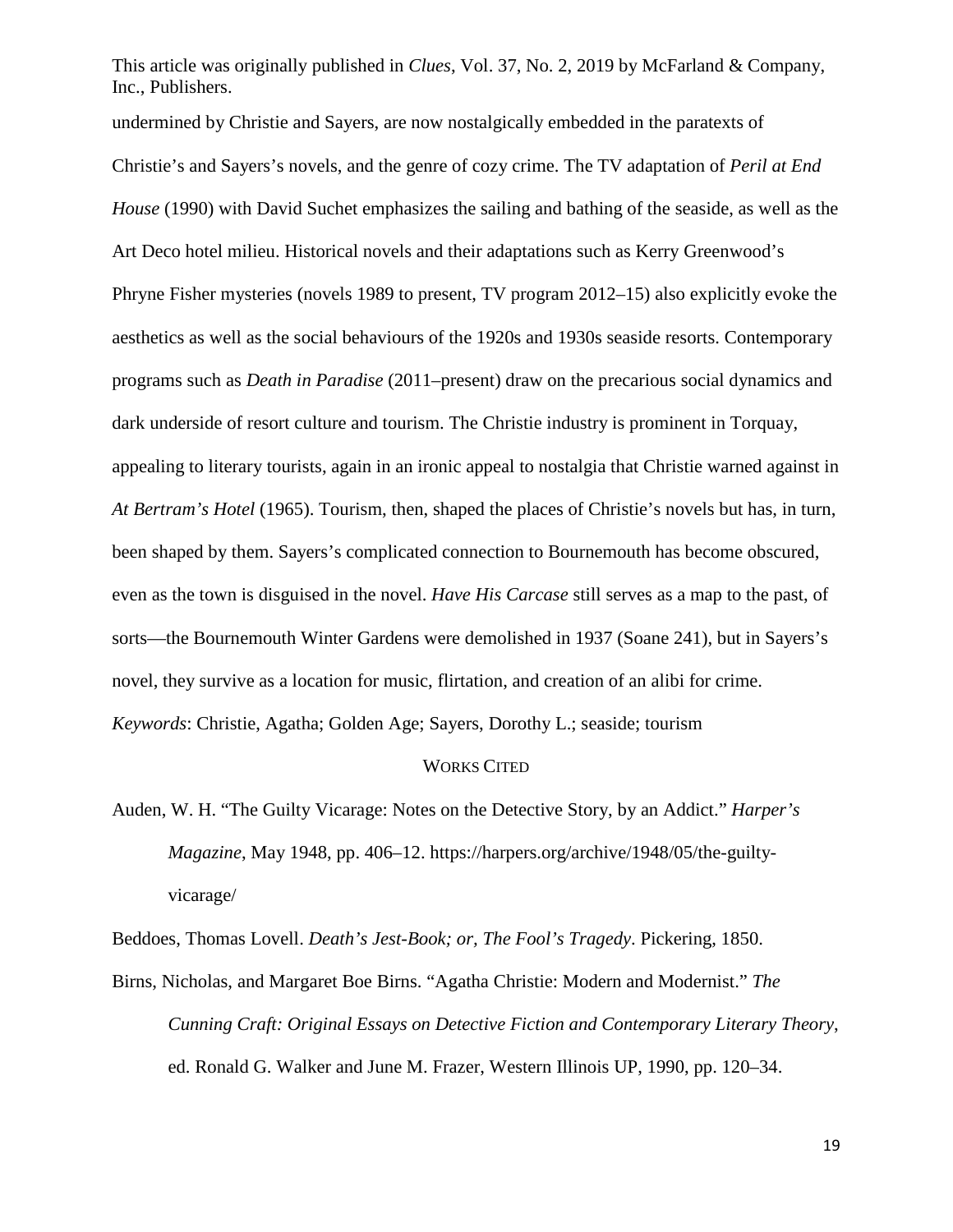Bright, Brittain. *Beyond the Scene of the Crime: Investigating Place in Golden Age Detective* 

*Fiction*. PhD diss., U of London, 2015.

https://ethos.bl.uk/OrderDetails.do?uin=uk.bl.ethos.650408

Bude, John. *The Cornish Coast Murder*. 1935. British Lib. Crime Classics, 2014.

———. *Death on the Riviera*. 1952. British Lib. Crime Classics, 2016.

Christie, Agatha. *Appointment with Death*. 1938. Harper, 2010. Kindle.

———. *At Bertram's Hotel*. Collins, 1965.

———. *The Body in the Library*. Signet, 1941.

———. *Evil Under the Sun*. 1940. Harper, 2010. Kindle.

———. *Murder in Mesopotamia*. 1936. Harper, 2010. Kindle.

———. *Peril at End House*. 1932. Harper, 2010. Kindle.

Crang, Mike. "Circulation and Emplacement: The Hollowed-Out Performance of Tourism." Minca and Oakes, pp. 48–63.

*Death in Paradise*. Creat. Robert Thorogood. BBC Worldwide, 2011.

Greene, Graham. *Brighton Rock*. 1938. Vintage, 2014.

Grossvogel, David L. *Mystery and Its Fictions: From Oedipus to Agatha Christie*. Johns Hopkins UP, 1979.

Harrington, Ralph. "Beyond the Bathing Belle: Images of Women in Inter-War Railway Publicity." *Journal of Transport History*, no. 1, 2004, pp. 22–45. *EBSCOhost*.

Hoffman, Megan. *Gender and Representation in British "Golden Age" Crime Fiction*. Palgrave, 2016.

Horsley, Lee. *Twentieth-Century Crime Fiction*. Oxford UP, 2005.

Inglis, Fred. *The Delicious History of the Holiday*. Routledge, 2000.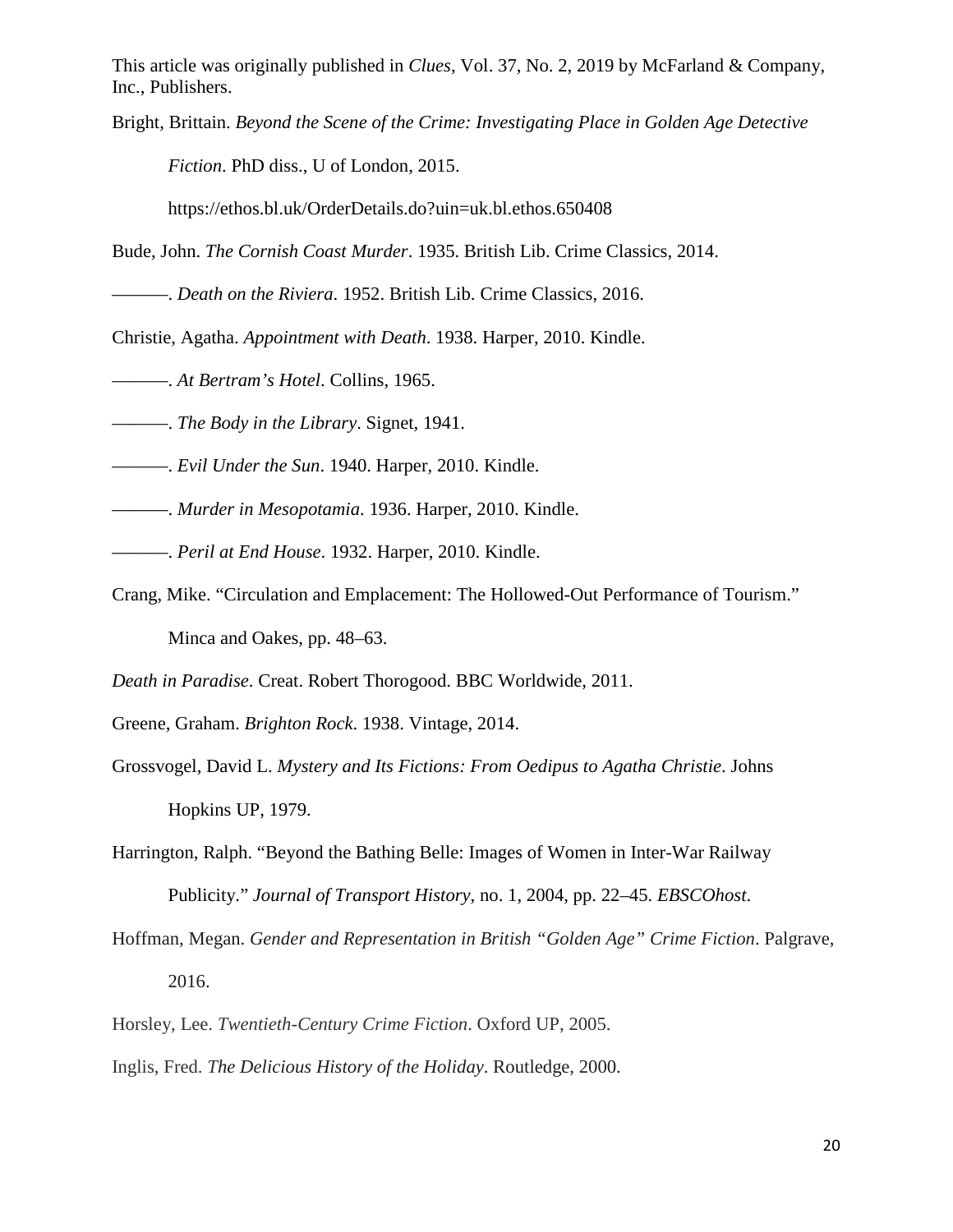Light, Alison. *Forever England: Femininity, Literature and Conservatism between the Wars*. Routledge, 1991.

Maugham, W. Somerset. *Strictly Personal*. Doubleday, 1941.

- Minca, Claudio, and Tim Oakes, eds. *Travels in Paradox: Remapping Tourism*. Rowman, 2006.
- *Miss Fisher's Murder Mysteries*. Perf. Essie Davis and Nathan Page. AcornMedia, 2012.
- Morgan, Nigel J., and Annette Pritchard. *Power and Politics at the Seaside: The Development of Devon's Resorts in the Twentieth Century*. U of Exeter P, 1999.
- Most, Glenn W., and William. W. Stowe, eds. *The Poetics of Murder: Detective Fiction and Literary Theory*. Harcourt, 1983.
- Osborne, Charles. *The Life and Crimes of Agatha Christie*. Harper, 2000.
- "Peril at End House." *Agatha Christie's Poirot*. Perf. David Suchet, Hugh Fraser, Philip Jackson, and Polly Walker. 1990. AcornMedia, 2007.
- Plain, Gill. *Twentieth Century Crime Fiction: Gender, Sexuality and the Body*. Edinburgh UP, 2001.
- Sayers, Dorothy L. *Have His Carcase*. 1932. Harper, 2012.
- ———. *The Letters of Dorothy L. Sayers, 1899–1936: The Making of a Detective Novelist,* ed. Barbara Reynolds, Hodder, 1995.

Scaggs, John. *Crime Fiction*. Routledge, 2005.

Shields, Rob. *Places on the Margin: Alternative Geographies of Modernity*. Routledge, 1991.

Soane, J. V. N. *Fashionable Resort Regions: Their Evolution and Transformation*. CAB Intl., 1993.

<sup>———.</sup> *Murder Must Advertise*. 1933. Hodder, 2009.